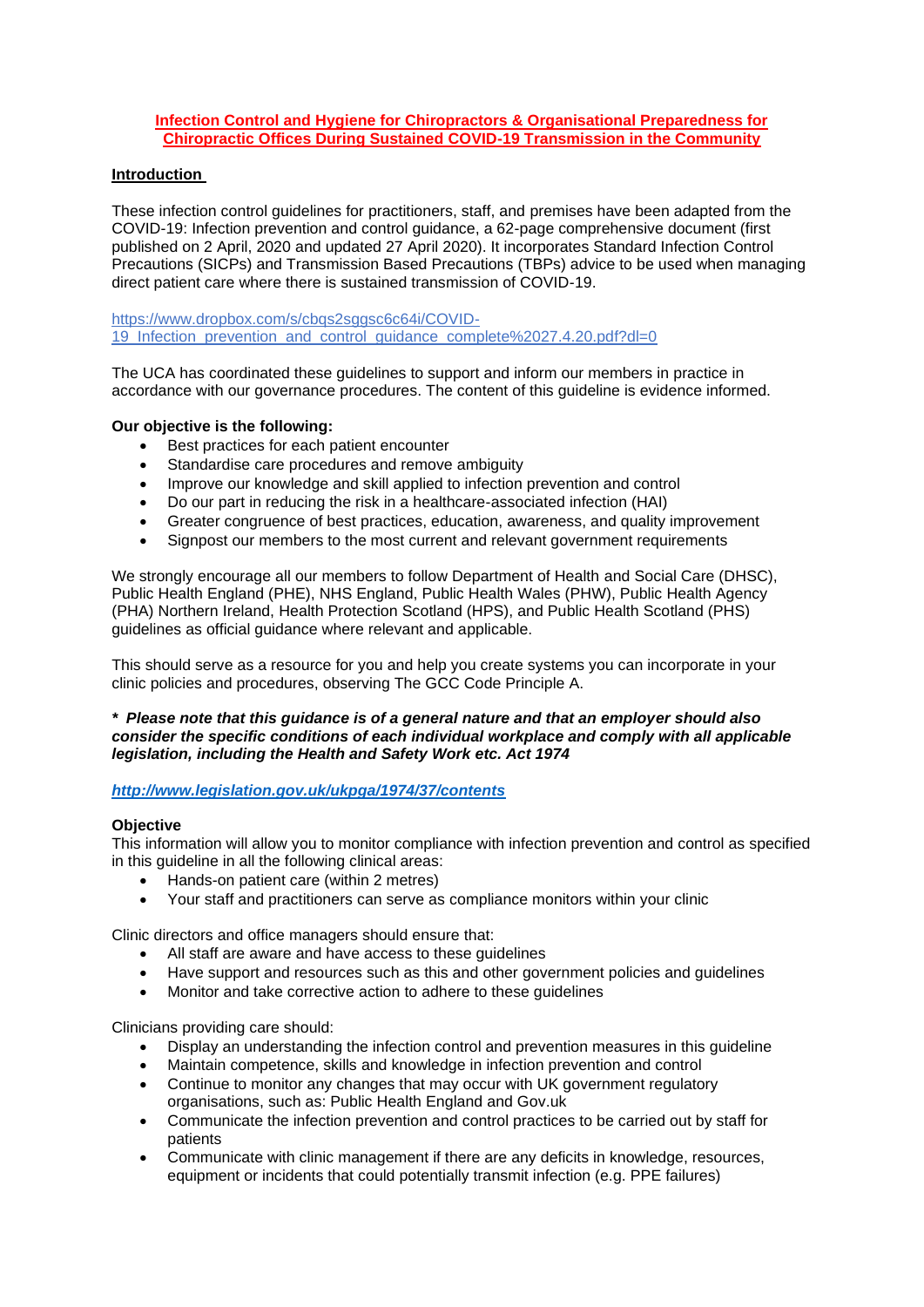• Consider not providing care while at risk of potentially transmitting infectious agents to others; if in doubt, seek guidance

## **An infection prevention and control team in your clinic should:**

- Develop infection control practices that are appropriate for your clinical setting and that are sustainable and reliable
- Provide advice on applying infection prevention and control in a clinical setting and individual risk assessments, ensuring that action is taken when required
- Have a monitoring system in place that distinguish patient cases that require further investigation and control

### *Please note this guideline is an adaptation of current COVD-19: Infection prevention and control guidance (27 April, 2020). You are responsible for ensuring a safe system of work and a completion of risk assessment.*

We have divided these guidelines into 5 sections on the following pages:

- 1. COVID-19 Circumstances & Relevant Considerations in a Chiropractic Setting
- 2. Individual Personal Hygiene Measures
- 3. Workplace Hygiene Measures
- 4. Risk-assessment Patient Flow Chart
- 5. Patient COVID-19 Informed Consent

### **COVID-19 Circumstances & Relevant Considerations in a Chiropractic Setting**

The emerging evidence base on COVID-19 is rapidly evolving. Further updates may be made to this guidance as new detail or evidence emerges.

### **Transmission**

The transmission of COVID-19 is thought to occur mainly through respiratory droplets generated by coughing and sneezing, and through contact with contaminated surfaces. The predominant modes of transmission are assumed to be droplet and contact. This is consistent with a recent review of modes of transmission of COVID-19 by the World Health Organization (WHO).

## **Standard Infection Control Precautions (SICPs)**

Standard Infection Control Precautions (SICPs) are the basic infection prevention and control measures required to reduce the risk of transmitting infectious diseases and agents from both recognised and unrecognised sources of infection. **SICPs are to be used by all staff, in the clinical setting at all times for all patients whether infection is known to be present or not.** This will ensure the safety of your patients and staff within your clinical setting.

Possible sources of (potential) infection include but are not limited to the following:

- blood and other body fluids
- secretions or excretions (excluding sweat)
- non-intact skin or mucous membranes
- any equipment or items in the treatment administration area that could become contaminated

The application of SICPs during treatment is determined by assessing risk to and from individuals. Factors taken into consideration include: the task, level of interaction and/or the anticipated level of exposure of body fluids. SICPs adherence and monitoring must be ongoing to ensure compliance with safe practices and to demonstrate ongoing commitment to patient, staff and visitor safety.

### **The ten components of SICPs include:**

- patient assessment for infection risk
- hand hygiene
- respiratory and cough hygiene
- personal protective equipment (PPE)
- safe management of care equipment
- safe management of the treatment area
- safe management of linen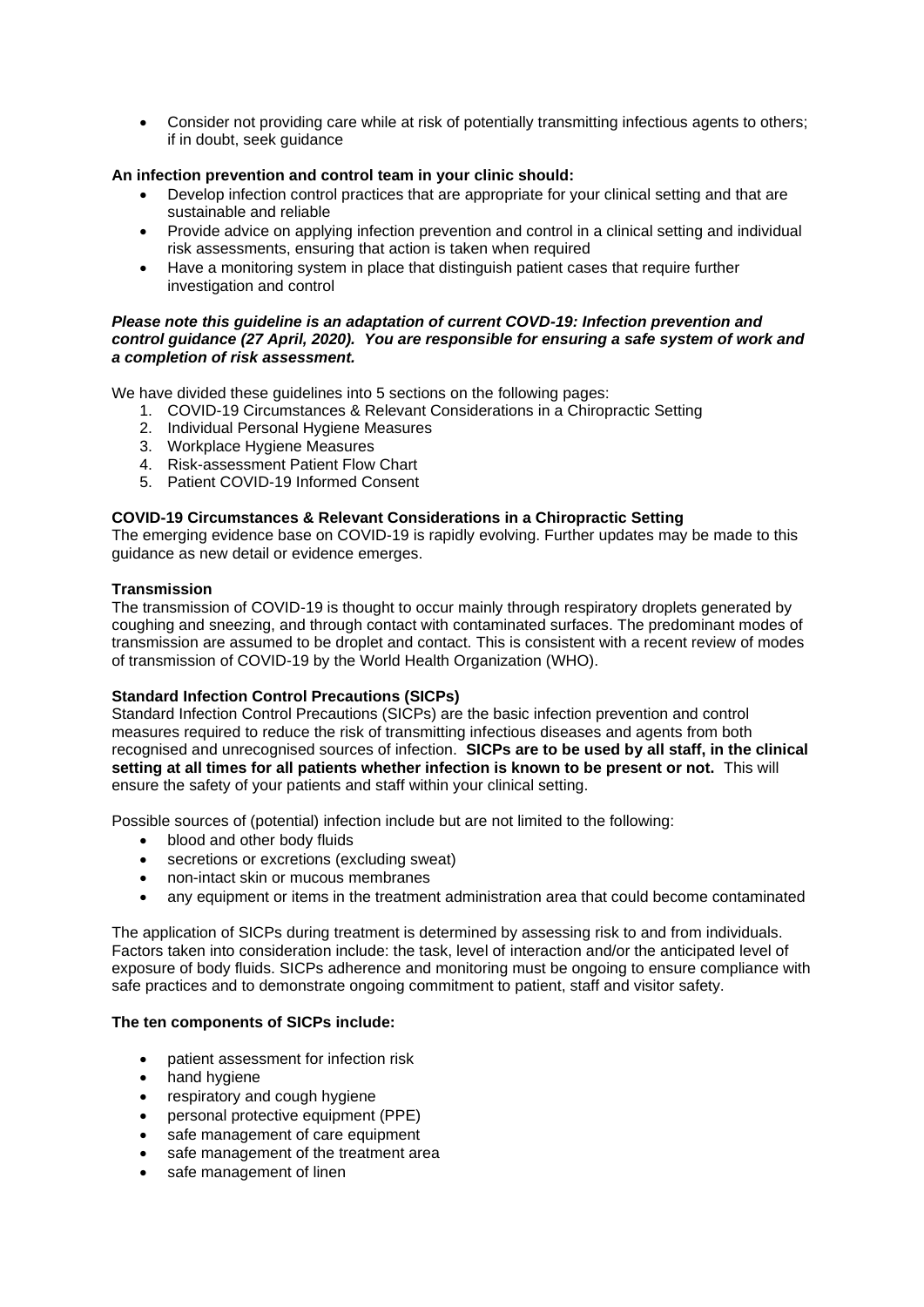- safe management of blood and body fluids
- safe disposal of waste (including sharps)
- occupational safety/managing prevention of exposure (including sharps)

### **Transmission Based Precautions (TBPs)**

Transmission Based Precautions (TBPs) are applied when SICPs alone are insufficient to prevent cross transmission of an infectious agent. TBPs are categorised by the route of transmission of the (potential) infectious agent to address contact, droplet and airborne precautions relevant in a chiropractic office setting.

### **INDIVIDUAL PERSONAL HYGIENE MEASURES:**

### **Hand Hygiene:**

Hand hygiene is considered an important practice in reducing the transmission of infectious agents that cause HAIs. Sinks for hand washing should be used solely for that purpose and not for disposing of liquids.

#### **Before performing hand hygiene:**

- expose forearms below the elbow.
- remove all hand and wrist jewellery (a single, plain metal finger ring and/or a *kara*, a religious bracelet worn by Sikhs are permitted but should be removed or cleaned if worn during hand hygiene.
- ensure fingernails are clean and short, and do not wear artificial nails or nail products.
- cover all cuts or abrasions with a waterproof dressing.
- Wash hands with non-antimicrobial liquid soap and water if hands are visibly soiled or dirty.
- •

Alcohol-based hand rubs (ABHRs) must be available for staff as near to the point of care as possible. Where this is not possible, personal ABHR dispensers should be used.

### **Perform hand hygiene:**

- before touching a patient
- before clean or aseptic procedures
- after body fluid exposure risk
- after touching a patient
- after touching a patient's immediate surroundings

NB: Perform hand hygiene before putting on and after removing gloves. If running water is not available, or hand hygiene facilities are lacking, staff may use hand wipes followed by ABHR and should wash their hands at the first opportunity.

For how to wash hands and hand rub, see this step-by-step guide.

https://www.dropbox.com/s/tn6lp866kmqwdbe/Best%20Practice%20Hand%20Washing.pdf?dl=0

### **Skin care**

- Dry hands thoroughly after hand washing, using disposable paper towels.
- Use an emollient hand cream during work and when off duty.
- Do not use or provide communal tubs of hand cream in the care setting.
- Staff with skin problems should seek advice from occupational health.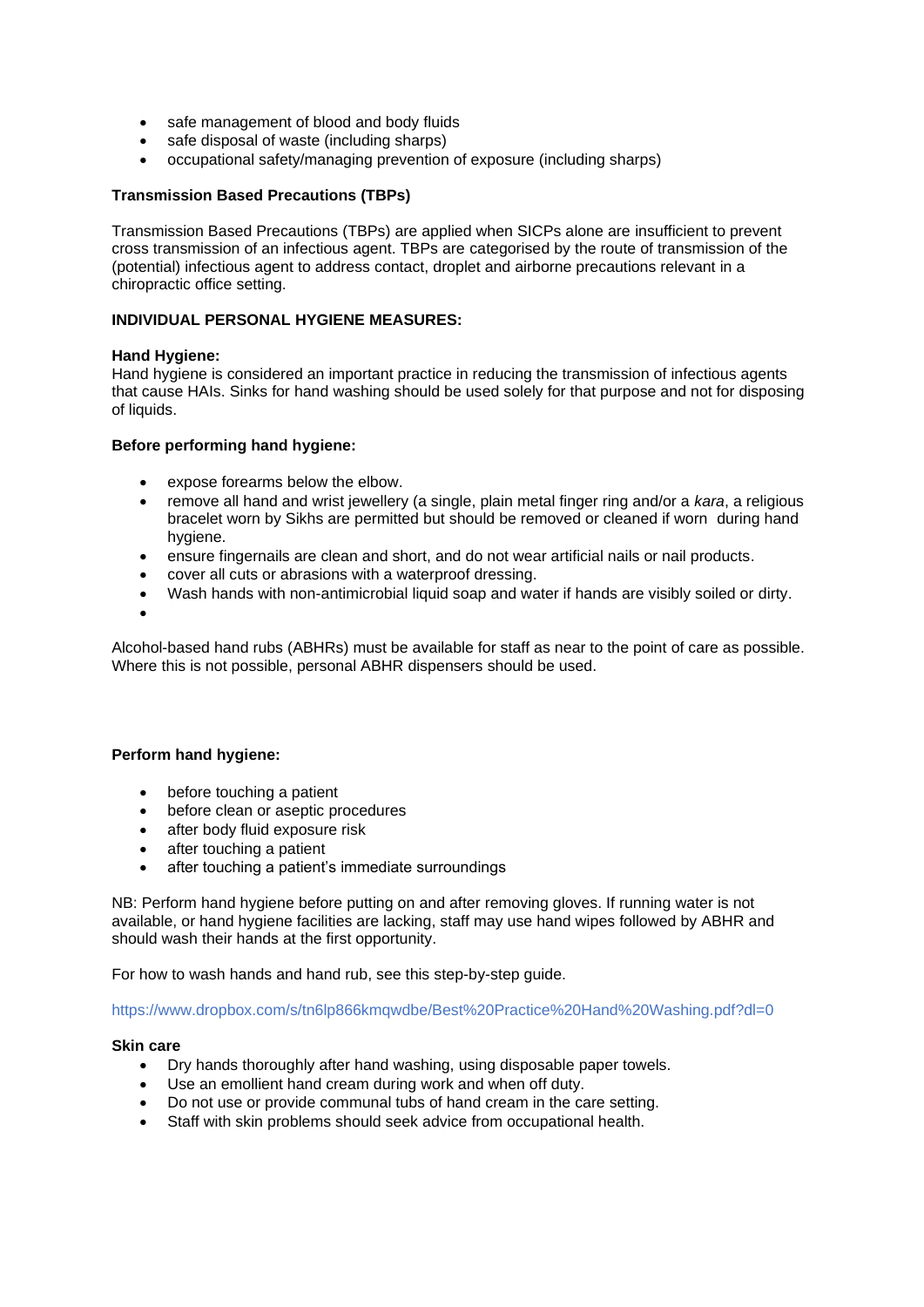# **Personal Protective Equipment (PPE):**

Before undertaking any procedure, assess likely exposure to blood and/or other body fluids, nonintact skin or mucous membranes and wear personal protective equipment (PPE) that protects adequately against the risks associated with the treatment. Gloves and aprons are minimum, and because Covid-19 can be transmitted through coughing, sneezing and respiratory droplets, riskassessing for optional individual/ sessional use of face masks/ eye protection is a valid consideration for best practice)

# *\* The guidance applicable for Chiropractic Office Settings and Home Visits is*

https://www.dropbox.com/s/9cra0k2i4mix25a/T4\_poster\_Recommended\_PPE\_additional\_considerati ons\_of\_COVID-19.pdf?dl=0

# **All PPE should be:**

- Located close to the point of use
- Stored to prevent contamination in a clean, dry area until required for use (expiry dates must be kept to)
- Single-use only items for gloves and aprons Individual risk-assessed/ sessional use for surgical masks/ eye protection
- Changed immediately after each patient and/or after completing a procedure or task
- Disposed of after use into the correct waste stream, i.e. Healthcare waste or domestic waste (further details below).

# **Gloves and Aprons (single use) must be:**

- Worn for each patient contact within 2 metres
- Changed immediately after each patient and/or after completing patient care
- Changed if a perforation or puncture is suspected
- Appropriate for use, fit for purpose, and well-fitting

## **Fluid-resistant (Type IIR) surgical face masks (\*) must be:**

- Worn with eye protection if splashing or spraying of blood, body fluids, secretions or excretions onto the respiratory mucosa (nose and mouth) is anticipated or likely
- Well-fitting and fit for purpose, fully covering the mouth and nose (manufacturers' instructions must be followed to ensure effective fit and protection)
- Removed or changed: at the end of a procedure/task if the mask's integrity is breached, e.g. from moisture build-up after extended use or from gross contamination with blood or body fluids – in accordance with manufacturers' specific instructions.

## *\* NB: risk assess for case-based usage, and sessional use. Not necessary for all treatments.*

## **Eye and face protection (\*) (including full-face visors) must be:**

- Be worn if blood and/or body fluid contamination to the eyes or face is anticipated or likely. Regular corrective spectacles are not considered eye protection
- Not be impeded by accessories such as piercings or false eyelashes
- Not be touched when being worn

•

## *\* NB: risk assess for case-based usage, and sessional usage. Not necessary for all treatments.*

*Clinical Clothing & Footwear (sessional use) should be handled by immediately washing on a 60* degree wash.

## **Various step by step guides regarding PPE**

[https://www.dropbox.com/s/xykfdwxe4ys56ng/PHE\\_11606\\_Putting\\_on\\_PPE\\_02b.pdf?dl=0](https://www.dropbox.com/s/xykfdwxe4ys56ng/PHE_11606_Putting_on_PPE_02b.pdf?dl=0)

[https://www.dropbox.com/s/zzy2gtzij4g3jv1/PHE\\_11606\\_Taking\\_off\\_PPE\\_02b.pdf?dl=0](https://www.dropbox.com/s/zzy2gtzij4g3jv1/PHE_11606_Taking_off_PPE_02b.pdf?dl=0)